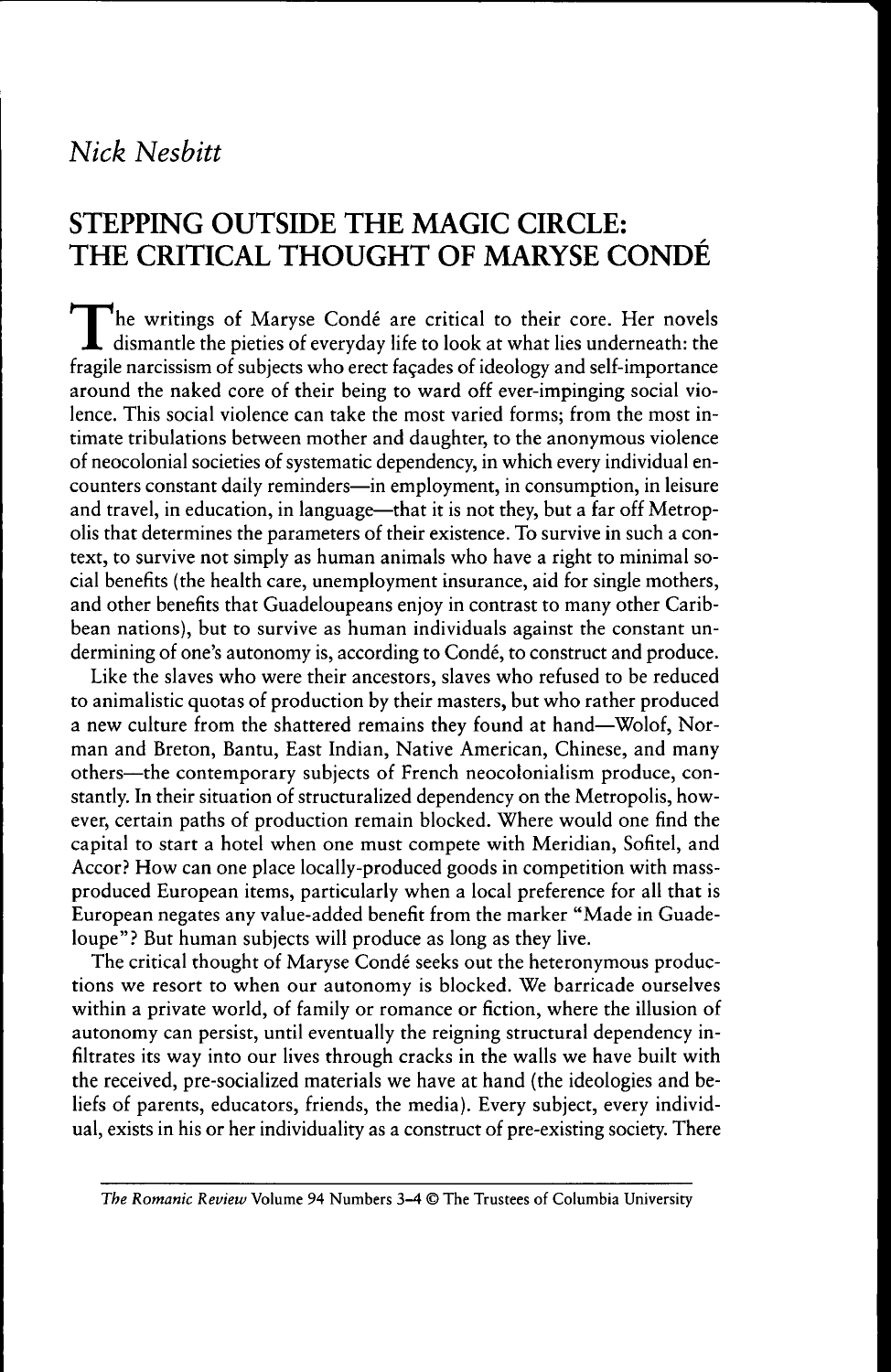is no individuality prior to socialization; the maroon cannot escape into autonomy, but only into the sheer animality of mere survival in the forests.<sup>1</sup> What Rousseau called the inferior "freedom" of the state of nature may indeed be preferable to the violence and terror of slavery, and perhaps even to the soft contemporary dependency of neocolonialism. It is, however, both an unsustainable illusion in a globalizing world and unequal to the modern possibility of autonomy first imagined by Rousseau and actualized beyond anything he could imagine in the Americas in the events of the Haitian Revolution. Human autonomy is not an originary human essence, the foundation of our "Being," but a construct and production of modernity. The Enlightenment created the ideological conditions for Louis Delgres' 1802 revolution that, like the Haitian Revolution, was addressed not to ameliorating local working conditions, but to a universal claim for human autonomy and the rule of law irregardless of color ("A l'univers entier, le dernier cri de l'innocence" wrote Delgrès before he blew himself up, along with his troops, and a few of those Napoleon sent to reconquer Guadeloupe).

Paradoxically, the same unceasing colonial progression of modernity into every dimension of Guadeloupean life has so far served primarily to capture colonized subjects in a net of systematic dependency, from consumerist consumption to political irrelevancy as subjects of Matignon and the EU. While what we make of those materials is indeterminate, everything we use to build our fortress of subjectivity—our biological destiny, language, food, and beliefsystems—comes from beyond us, pre-formed. And when social violence forces subjects to flee into the masquerade of alienated subjectivity, every individual must constantly bail out the encroaching floodwaters that seep through the cracks of that barricade. The materials used to construct each fortress of subjectivity itself are, in this antagonistic situation, like so many Trojan horses that constantly re-import the social violences a fragile subject strives to keep at bay. It is in this sense that one may describe the work of Maryse Conde as profoundly critical: instead of constantly helping subjects to patch up these leaks in their individual belief systems (whether *Creoliste, Africaniste, Doudouiste, Franciste, Etats-Uniste* or any other *-iste),* or pandering to identity politics to make one feel beautiful in an ugly world (both internal and external), Condé works to describe the illusory spells subjects weave around themselves, and to rend their veil. This is unquestionably a violent gesture in and of itself, shattering the force of the magic incantations we tell ourselves ("I am free/beautiful/whole/at home/loved"). But no one is forced to read her. Moreover, the hope a reader finds in Conde's work is that in recognizing oneself in the fragile, fictional subjects she describes, one might gain some purchase on one's own life, that one might visualize one's own entanglement in these multiple webs of dependency masquerading as autonomy. Like an analysand gaining insight and, perhaps, some measure of control through

<sup>1.</sup> Richard Price gives a dramatic example of the attempt of a modern "maroon" to persist in Martinique in the 1920s in *The Convict and the Colonel.*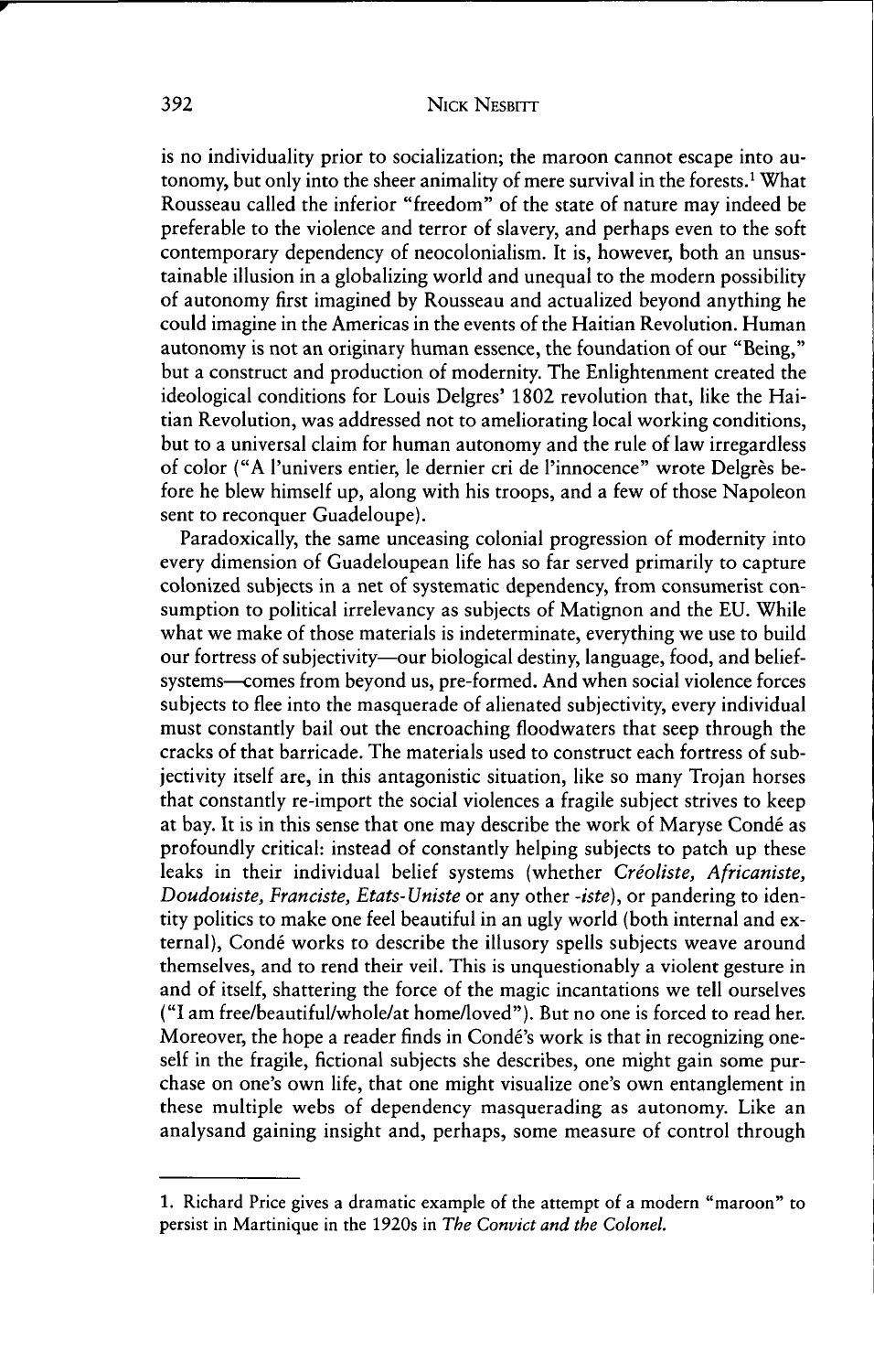knowledge of his or her subjection (to the unconscious, to ideology), Conde's literature hopes to be therapeutic; only, it can never acknowledge this for fear of invoking the reader's defense mechanisms ("Who is she to tell me about being Guadeloupean?"). Each book only hopes silently to find its way to readers who might recognize themselves in the fragile characters described therein.

If this modesty is true of Conde's literary texts, anyone who has heard her speak or read her works of literary criticism knows she is not one to hold her tongue. In this light, I wish to focus here on a dimension of Conde's work that has received relatively little attention in comparison with her fiction. While of modest proportions when compared to her voluminous production of fiction, Conde's properly critical texts are, I think, an integral part of her overall project of critical thought. Consisting of five short books from the late 1970s *{La Civilisation du bossale. La Parole des femmes, Le Roman* and *La Poesie antillaise,* and *Frofil d'une ceuvre: Cahier d'un retour au pays natal),* and a number of shorter pieces from the 1990s, these works must be understood as laying the critical foundation of Conde's fictional project. These works support Conde's fictional texts, in the sense that the latter strive to represent subjective experience, and then through this intensive, inward focus on the smallest details, open out upon postcolonial experience in its totality. Her critical works consist of scholarly reflections upon the materials that will form the tools and content of her fiction. In music, one speaks of a composer's "materials." These are not simply the notes of a scale, any more than a writer writes only with the letters of the alphabet, or even the words in a dictionary, whose corollary are the chords of musical harmony. A composer, like a writer, forms the tools of her trade from an immersion in all that has come before her, through an intensive study of what it means to compose, what it has meant to compose for all those she responds to as models and predecessors.

Conde's critical texts testify to a methodical investigation of Antillean history, culture, and literature that has born mature fruit. While they tell us many things about Antillean literature and culture in itself, these studies also allow Conde's writing to achieve a richness and depth beyond any mere personal, anecdotal reflections on African diasporic experience. It would be wrong to think that Conde abandoned her early scholarly investigations of Antillean culture to write fiction. In my view, the entirety of her work is very precisely the continuation of the methodical investigation we find in these early scholarly texts. What changes is not this will to methodical and objective investigation, but rather the forms in which these investigations are objectified for us as readers. Since Conde's object of concern remains resolutely individual, in her refusal of grand universal abstractions, she must also rework the forms of representation that would be adequate to her project. Her goal is not to depict in broad objective strokes the history of the Antilles or Antillean literature, but rather to produce something like a multifaceted study of singular human experiences. To create figures of such lifelike reality that they stand on their own, autonomously, and to give them the semblance of life, she must find for her words a form that will not subtract out precisely the unique, individual experiences she wishes to depict.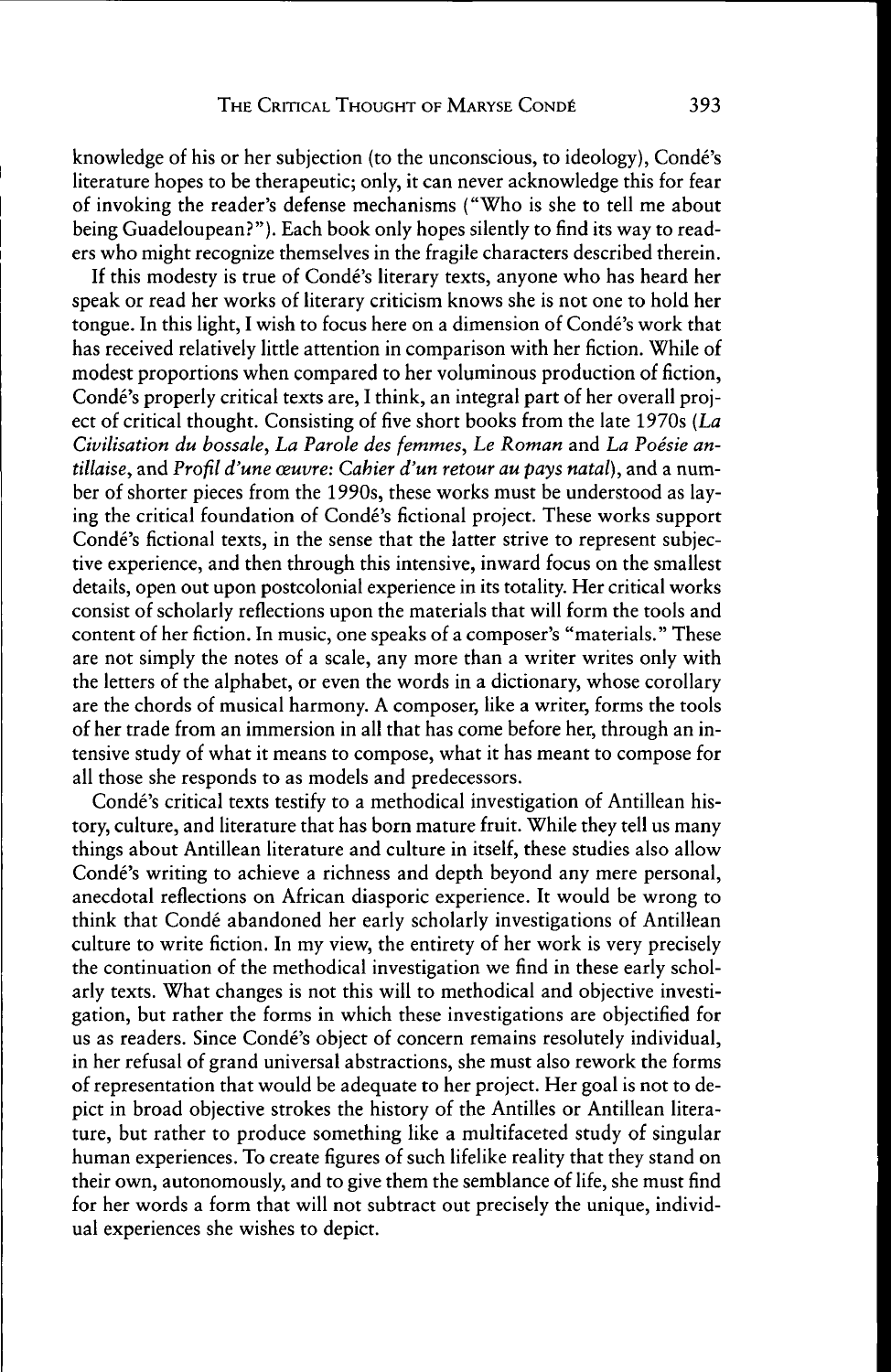#### 394 NICK NESBITT

The series of texts Condé publishes around 1978 furnish the tools from which she will forge her science of Antillean experience. Least typical of them all, yet perhaps bearing a hidden essentiality for Conde in its exemplary singularity, is her 1978 study of Aime Cesaire's *Cahier d'un retour au pays natal* for Hatier's *Profil d'une œuvre* series. Atypical in its respect for Césaire's poetic monument, this study nonetheless announces and remains faithful to Conde's critical project: the "dissipation [of] myth" (6). What presents itself to us as a solid literary monument must be dissolved, broken down into its constituent parts to reveal its constructed, historical nature. The timeless nature of myth, of ideology, must stand revealed in its naked contingency. The critic's corrosive voice wears down, chips away at the rock-like semblance of solidity of our every myth. And the *Cahier* is surely the Ur-myth of Antillean literary culture. Césaire, the Moses of Martinique, the young genius who traveled overseas to Paris and the Ecole Normale Supérieure, where from 1936-38 he etched in stone the verses that articulate the imperative to autonomy of the colonized: to rise up and surge forth "debout et libre."<sup>2</sup> This imperative finds its echo in Condé's critical voice: her most frequent rhetorical gesture the admonition "il faut...": "Il faut avoir présent à l'esprit la société martiniquaise au début de ce siècle" (6); "Il faut se rappeler ce que represente l'Afrique dans la conscience antillaise" (6); "il faut hélas le dire  $\ldots$  " (9); "Il ne faut pas oublier que  $\ldots$  " (18); etc.

Césaire's text garners force in its refusal to remain a hollow affirmation of black identity, but instead depicts in all its complexity the contradictions of Antillean unfreedom and dependency as a prolegomenon to a real freedom beyond mere wish-fulfillment. In consonance with the poem it analyzes, Conde's *Vrofil* is an analogous call to the objectification of the *Cahier,* to our understanding the poem in its complex constructedness; an admonition to refuse its blind worship, and instead to reveal its machinations so as to better grasp the poem as the very performance of the autonomy it calls for. And yet the ambiguity of this critical study is that it remains Conde's most pious and least autonomous work of criticism. Again and again its critical voice struggles against the binds it has imposed upon itself: "II convient peut-etre pour conclure de ... " (50). The last thing we would expect of Maryse Condé—as of Césaire himself—would be to submit to socio-historical norms and expectations, simply to go along with what an editor expects of her. Condé remains surprisingly devout in her critique of the *Cahier.* The *Cahier* remains for Conde what Andre Breton called "the greatest lyrical monument of the age." In its absence of irony, Conde's closing comment is stunning for a reader of her subsequent works: "Ce qui est certain, c'est que [Césaire] est une référence essentielle pour les écrivains négro-africains francophones. Il est sans contredit le fondement d'une littérature antillaise authentique" (71). An "authentic" Antillean literature! Conde momentarily allows herself to subscribe to a jargon of Antillean literary authenticity that she will later fustigate in the *creolite* movement.

2. Césaire, 55.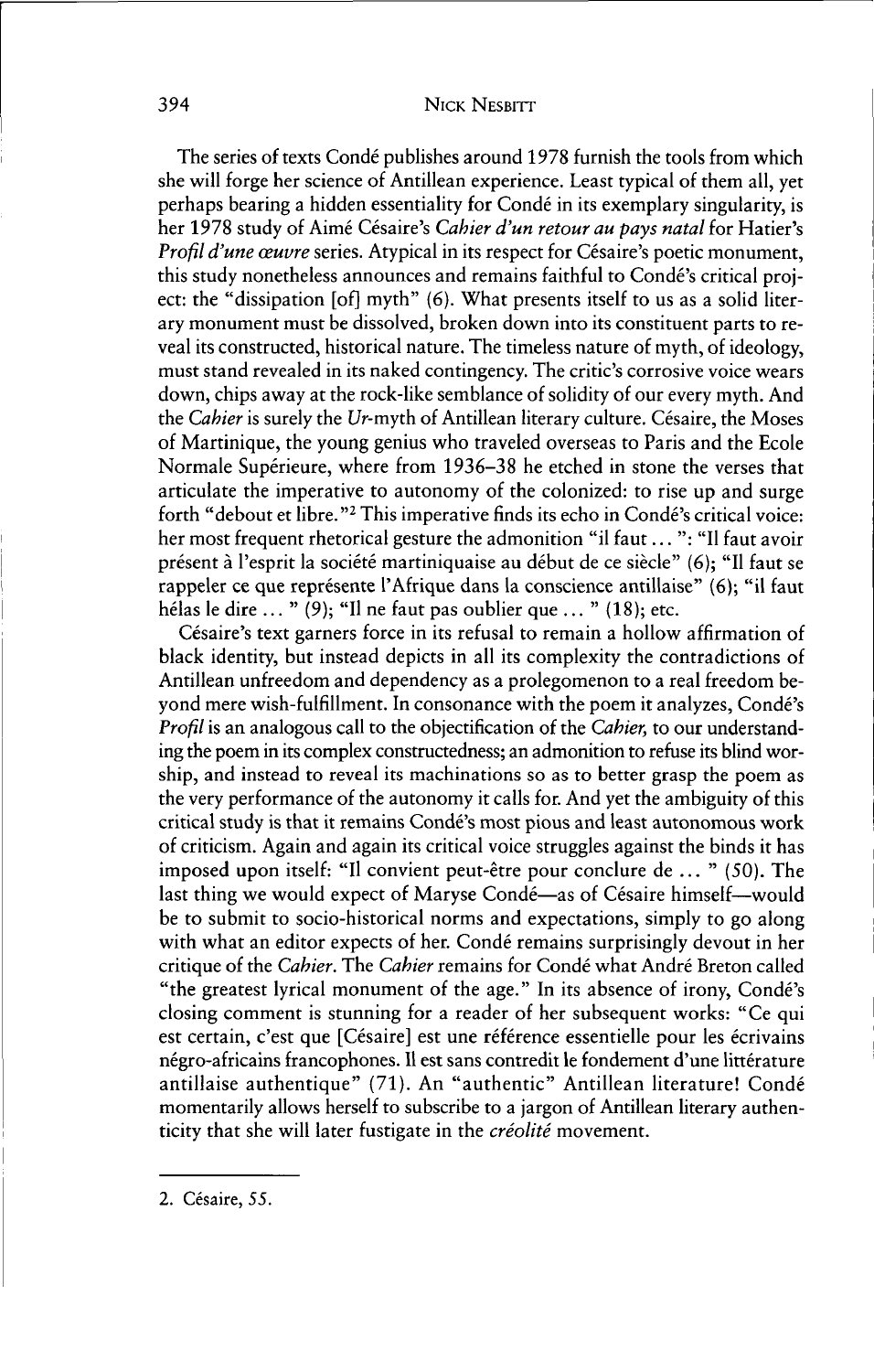If the critical analysis Conde offers of the *Cahier* is merely competent when seen in the context of the vast literature analyzing the poem (most of which appeared in the years following Conde's study), her study is perhaps unique in its steadfast refusal to regenerate blindly the aura of sanctity that surrounds Cesaire's poem. For if Conde ultimately remains a devoted defender of the *Cahier,* this standpoint is won through a laborious dismantling of these inherited and reigning pieties. Again and again Conde points to the mythic character of the poem's reception. Haiti, the origin for Césaire of Negritude itself, "s'est édifié en véritable mythe" (14), Condé averts her reader. Condé pays particular attention in her analysis to the mythical qualities of the poem itself, $3$  and this critical focus reveals the constructed, temporal nature of any myth. What presents itself as timeless Being is ideological to its core; Césaire's recourse to myth paradoxically reveals an impulse to the historicization of Antillean experience: "On peut considerer le *Cahier* comme une tentative de s'emparer des symboles et des images relatifs au passé, de donner à l'histoire un éclairage nouveau et d'emmener le peuple a prendre vie" (37). Myth stands revealed under the gaze of critique as an invocation to history, to the self-transformation of Antillean colonial experience out of the ever-recurring circularity of dependency and unfreedom, a movement into a newly constructed historical existence. Césaire's description of a putrid Martinican stasis, mired in the mythical world of colonial dependency, is a shocking cure for its reader, hypnotized by the siren song of French assimilation. Critique, for Condé and Césaire alike, is a psychological shock-therapy for the dependent: "Nommer son mal est un élément essentiel de cette cure psychiatrique à laquelle va se livrer Césaire" (37). The Africa of Césaire's Negritude stands revealed in Conde's analysis as mythic invocation devoid of any experiential content: "L'Afrique dans l'œuvre de Césaire est donc une grande idée, un mythe. Un mythe ne saurait s'analyser a la lumiere de la raison" (46). Conde strikes out against the academic worship of the *Cahier* as itself mythologizing: "L'œuvre de Césaire est l'objet d'un véritable culte dans certains milieux universitaires, ce qui à notre avis la dessert. Pour qu'une œuvre reste vivante, il faut qu'elle soit soumise et réchauffée au feu de la critique et non pas transformée en pièce de musée dont on s'approche paralysé de respect" (30). Critical thought, far from putting to death the work of art in its act of dissection, reanimates what had become a ghostly zombie, reanimates it with the life of insight, in the consciousness of the reader who comes to understand its innermost workings. Conde's analyis of the *Cahier* is particularly successful insofar as it manages in its innermost form to reproduce mimetically, in diffraction, the ambiguities of the poem it analyzes. As Césaire stands in reverential awe before mythical Africa, yet simultaneously undoes the mythical awe of the prostrate colonized before the colonizer through the caustic, hortatory power of his verse, so Conde resurrects the *Cahier* as a monument to an "authentic" Antillean literature in the very act of destroying its mythical solidity through critical analysis.

<sup>3.</sup> See Conde, *Proftl* 37-42.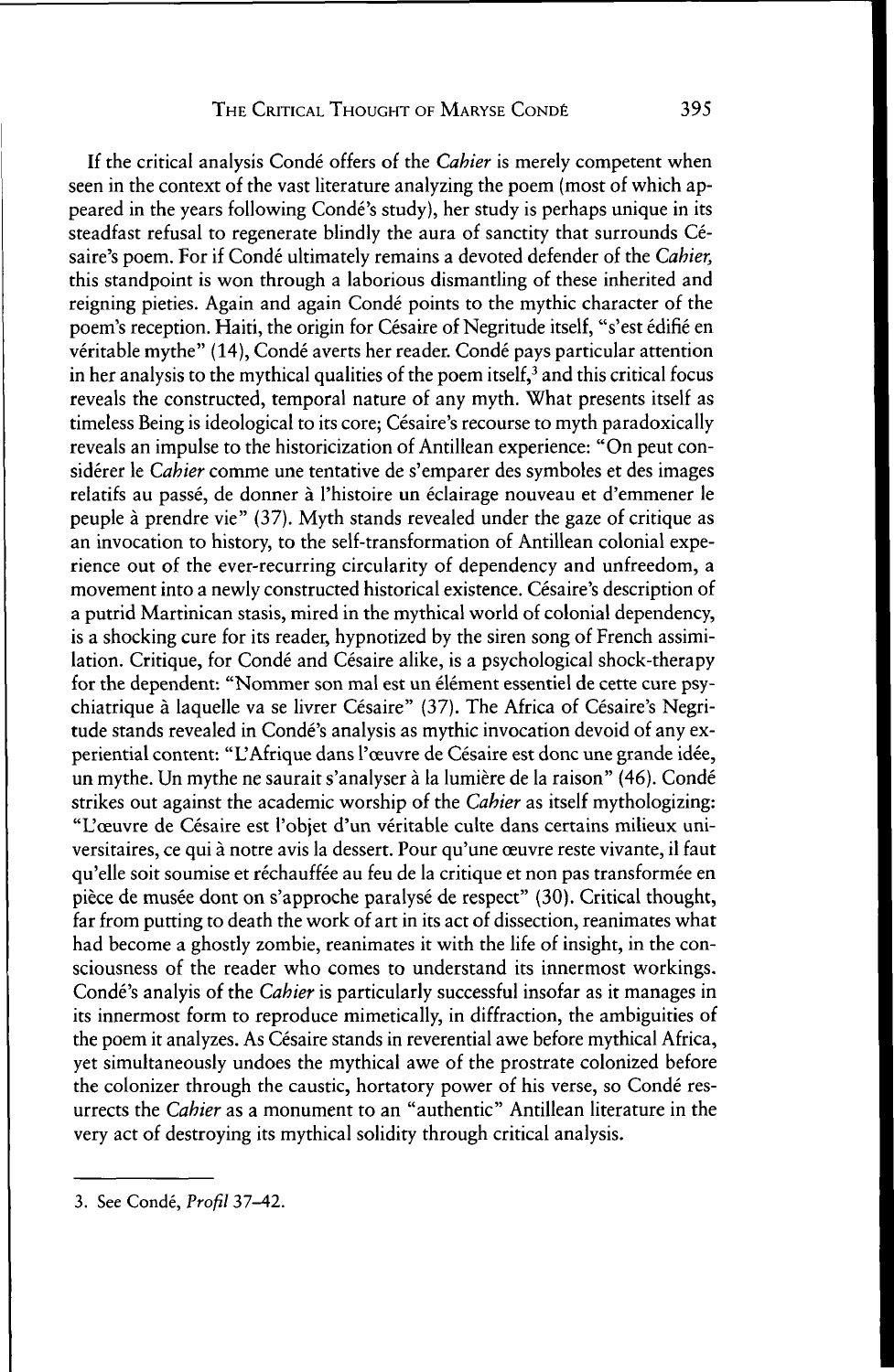#### 396 NICK NESBITT

In *La Civilisation du bossale: reflexions sur la litterature orale de la Guadeloupe et de la Martinique* (1978), Maryse Conde writes a prehistory of Antillean literature, recreating the origins Antillean modernity in a historically informed, imaginative recreation of events lost to the past for their having largely escaped documentation. Conde names the entirety of this oral civilization of slavery the "bossale," extending the range of this term beyond the newlyarrived African slaves to whom it was traditionally ascribed in Antillean culture (7). *La Civilisation du bossale* is organized in three moments: an examination of the negativity of colonialist slave-holders' ignorance of their slaves' psychic life and identity; in counterpoint, a description of that psychic life in the only traces that remain, the oral literature of the *contes;* and finally, the announcement of the transformation of this mutual alienation of slave-holders and slaves in the passage from an oral world to that of the written following abolition in 1848. Conde opens this analysis with a categorical assertion of Antillean historical heteronomy: "Toute l'histoire des Antilles se situe sous le signe de la dépendance" (5). Antillean cultural history is therefore to be written not as the gradual unfurling of a hidden identity, nor as the persistence of a subterranean truth or being that will finally disclose itself as prejudice and social violence retreat before the affirmation of a people's eternal singularity, but instead this cultural history reveals itself in the violence of unresolved contradiction. Conde thus seeks out the points of greatest paradox in Antillean culture, constantly underlining not a people's hidden essence but rather the gradual growth of social specificity arising from social violence itself. It is precisely a violent clash of civilizations, "Afrique contre Europe ... [qui] puisse produire une forme de culture originale et ne laiss[er] [à l'africain transplanté aux Antilles] d'autre choix que d'oublier son moi precedent pour naitre au sein du Nouveau Monde" (6).

The colonialist writings Condé surveys reveal a thorough alienation from the psychic life of Antillean slaves. Above all, the slave is perceived as a dehistoricized being, one utterly static in its essential, brutish nature (13). On the plantation, the slave is reduced to a pure functionalism, a human animalmachine that must simply give the greatest productive output for the least input and expense. This dehumanization engenders the birth of Antillean society itself, "née du sang et de la violence" (15). Amid this violence, the slave remains utterly opaque to the master: "Nous ne saurons jamais que ce qu'il [le maitre] pretend voir, que ce qu'il dit voir" (16). Our only knowledge of this (mis-)perception arises, paradoxically, from the traces of the effort to police and smother all signs of the slave's autonomous subjectivity. While these records reveal little to nothing of the slave's experience, they are at least eloquent in testifying to the violent mercantalism and devotion to the abstraction of labor from their "possessions" (17).

In contrast to the slave-holder, the testimony of travelers to the Antilles holds out the promise of a less prejudiced examination of this world. While they frequently manage to condemn certain excesses of violence and cruelty on the part of the slave-holders, these observers systematically fail to question the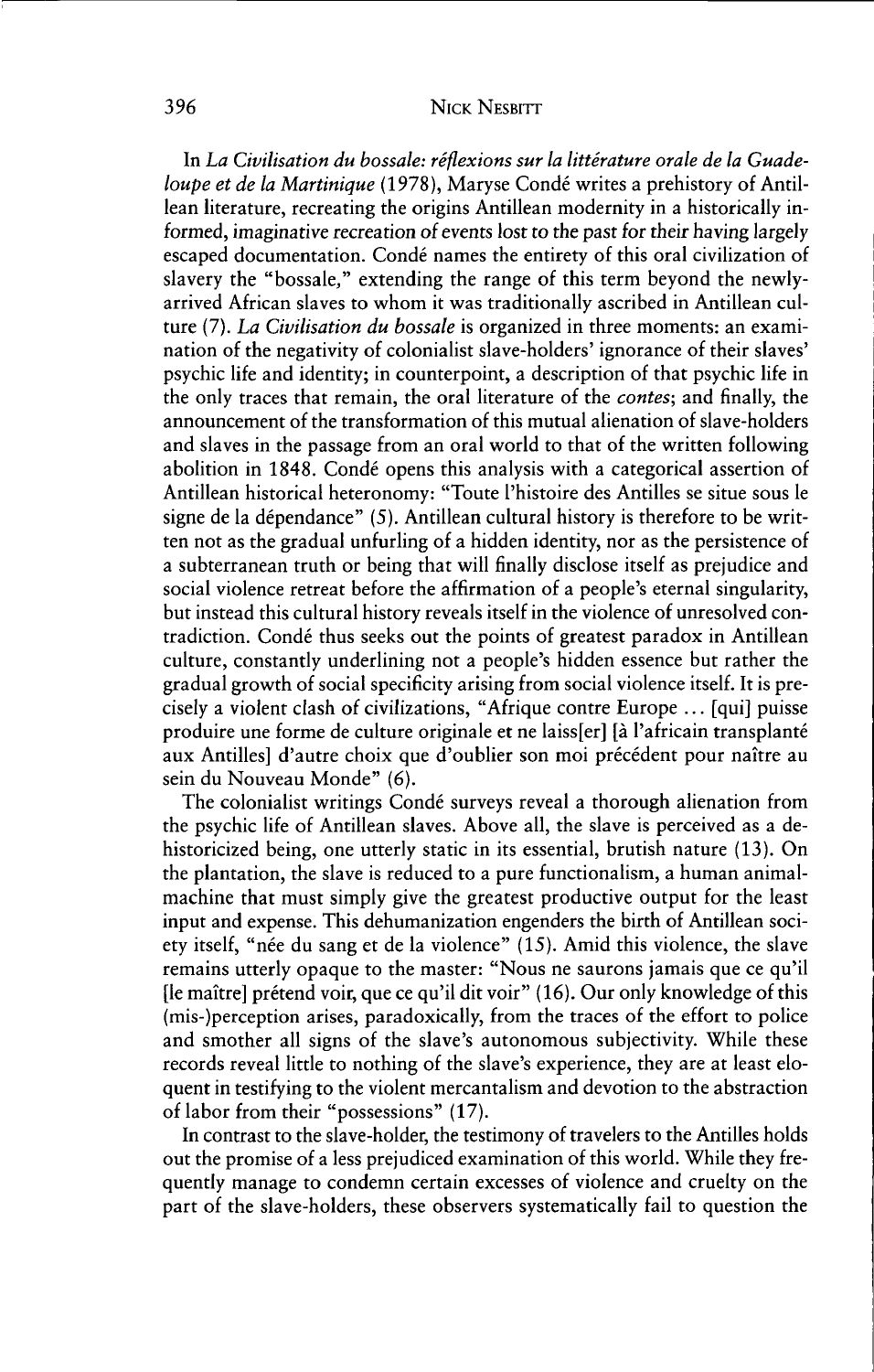static, essentialist view of Africans they inherit as coloniahst ideology. "Le fait important à nos yeux est qu'en dépit de [leur] condamnation, ils ne remettent pas en question l'image du Noir qui leur est proposee" (19). The contradictory status of a Pere Labat lies in his profound implication in the mercantile industrialization of Antillean plantation life, in utter contradiction to the moral creed of his missionary faith: "C'est un véritable industriel" (23). Having arrived in the Antilles to evangelize the slaves, in other words to transform those slaves through Christian faith, Labat merely reaffirms the profound and immutable ahistoricity of African being: "'L'Ethiopien ne peut pas changer de peau quoiqu'on le lave'" (cited by Conde, 23). These texts reveal not the truth of black experience, but simply its utter opacity to European colonizers: "Personne ne sait ce qu'est un noir" Condé concludes (26).

By contrast, the oral literature of the *contes* reveals under Conde's critical gaze the obverse dimension of this ignorance: the self-knowledge of the *contes* is deceptive and mythical not simply in its external form, as imaginary stories of talking animals (Lapin, Zamba) and the heroic exploits of mythical humans (Ti-Jean), but in their ideological structure, these proverbs and stories reveal the illusory nature of any Antillean "identity." Lapin, Bouki, Zamba, and others testify to the fabricated nature of identity itself; their subjectivity consists quite simply of "l'interiorisation du stereotype" (27). The world of the Antillean *conte* is the only surviving trace of "l'univers mental de l'esclave et nous y voyons solidement implantes les traits qui figurent dans les descriptions et jugements des voyageurs et des missionnaires concernant les nègres. Lapin-Zamba se comporte comme le maitre et ses acolytes attendent qu'ils se comportent, et n'envisagent pas eux-mêmes de se comporter autrement" (39). Antillean identity has no "authentic," non-alienated origin that we might discover in returning to the *contes;* its very substance is created heteronomously out of the violence of forced objectification that is slavery and the world of the plantation. Nor is the anthropomorphic figure of Ti-Jean a site of Antillean authenticity; his quasi-Christian moral code articulated in a world of utter moral depravity

correspond chez l'esclave à un nouveau degré d'aliénation ... où il s'efforçait de se forger un nouveau type de comportement, celui où il s'efforçait de réaliser l'ascension spirituelle vers ce qu'il croyait des qualités propres au maître.... [Ti-Jean] témoigne d'une totale intériorisation du stéréotype du Noir, d'un désir de fuite et d'une aspiration a entrer dans le monde du maitre (41).

The search for an originary Antillean identity leaves us with nothing but the violent, reciprocal mirrorings of stereotyped perception of the self and other. *La Civilisation du bossale* draws from this critical reflection on the pre-history of Antillean literature a despondent picture; even after 1848, "rien apparemment n'a changé aux Antilles.... Pendant toute la fin du XIX<sup>e</sup> siècle, le noir sera frappé de mutisme comme un enfant craintif qui n'ose parler en face des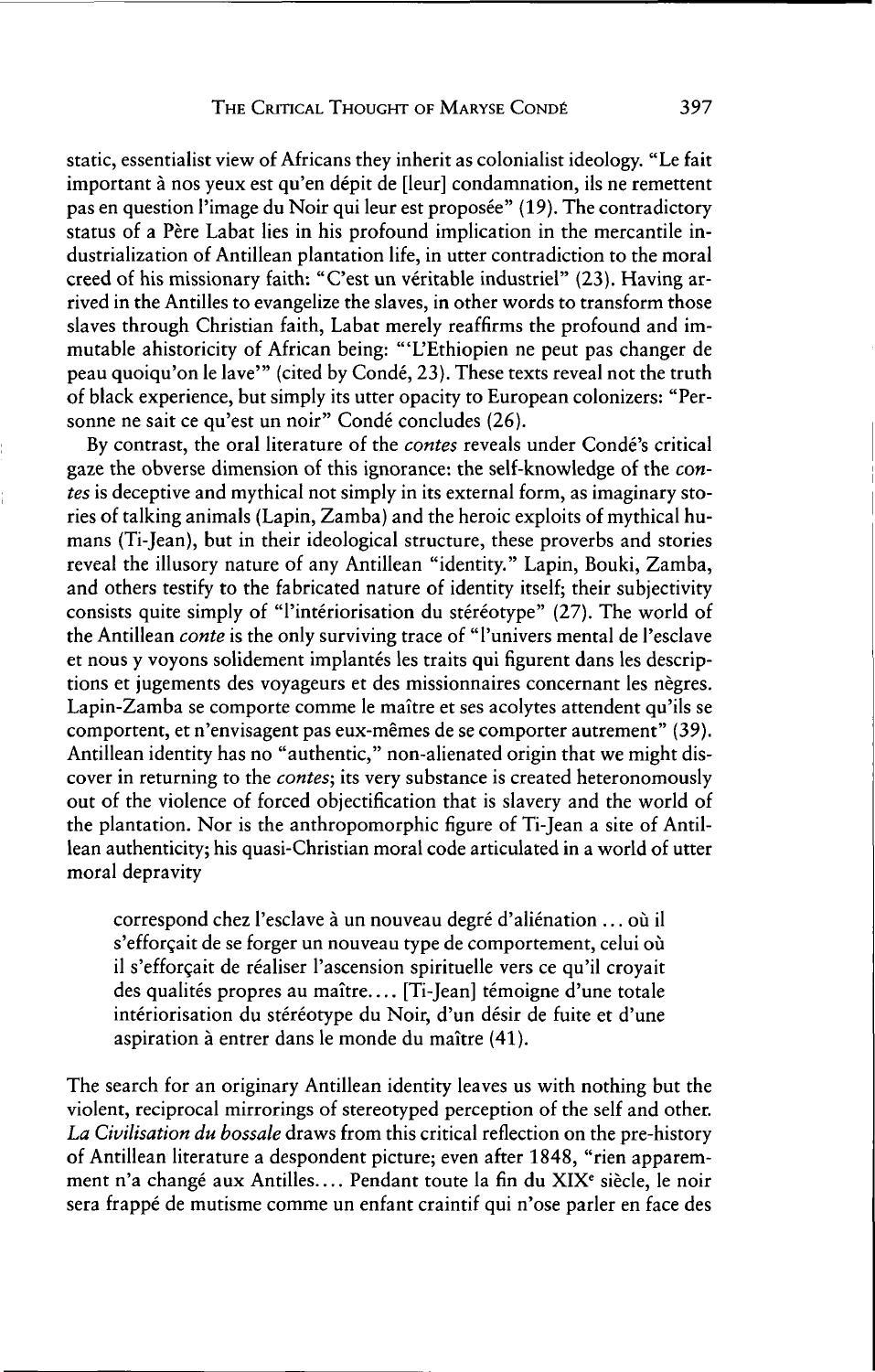adultes dans sa terreur de commettre des fautes. Il n'osera ouvrir la bouche que lorsqu'il se croira en mesure de la faire, quand il saura réciter par cœur les leçons reçues" (52). Not until Césaire's Negritude will this situation be reversed.

La Parole des femmes: Essai sur des romancières des Antilles de langue *française* (1979) constitutes an act of sympathetic witnessing, and is thus notably less critical in its methodology than the works considered so far. "Nous avons pensé qu'il serait intéressant d'interroger quelques écrivains femmes des Caraïbes francophones pour cerner l'image qu'elles ont d'elles-mêmes et appréhender les problèmes dont elles souffrent.... Nous avons adopté un plan très simple, voire simpliste, qui va de l'enfance aux grandes expériences féminines (la maternité surtout) et à la mort" (5). Condé is particularly attentive to the interiorizations of social violence ("honte, sentiment de culpabilite, malediction") that disfigure female subjectivity. In Michele Lacrosil's *Sapotille et le Serin d'Argile* and Simone Schwarz-Bart's *Fluie et vent sur Telumee Miracle*, Condé discerns the psychological "mutilations," the "blessure intérieure inguérissable" that reinscribe in the young Antillean female subject "le processus d'alienation" ever-anew" (13). First in family life (24), then in school, this "process of alienation" leads young Antillean women to live always for another, never for their own fulfillment: for a parent, for a schoolmaster, for a husband (20). In contrast to this constant reinscription of "neurosis" (22), Télumée's grandmother leads the protagonist "à prendre conscience de la richesse contenue dans 'son corps vivant' et de l'offrir aux autres" (24).

Beyond the primary mutilations of family and school, the social world Antillean women come to inhabit is no better at affirming their autonomy. "La micro-bourgeoisie dont sont issus les personnages de Michele Lacrosil ne peut fabriquer que des créatures en conflit avec elles-mêmes et partant avec les autres dans un univers où tout grince" (33). Condé discerns within the daily lived experience of alienation and psychological mutilation the contours of a politics of female practice.

Ceux qui ont reproche au roman de Simone Schwarz-Bart d'etre totalement apolitique ont à notre avis fait un contre-analyse. Ce n'est pas simplement la méchanceté, la légèreté ou un destin aveugle qui ecartent les hommes de Telumee. C'est la structure sociale d'un pays domine, I'exploitation dont les Negres sont victimes qui ne permettent pas le bonheur des êtres, et détruisent les couples (35).

This passage reveals quite precisely the political, critical orientation of Conde's own work. Her focus is not the objective determinations in society, whether historical, economic, or political, that limit the freedom of Antillean subjects (as one might imagine in a Marxist macro-economic or historic analysis), but rather to trace tirelessly the effects of this macro-structural dependency and alienation as it manifests itself in the figures and dispositions of Antillean subjective experience. In their vision of men, in the experience of maternity, of re-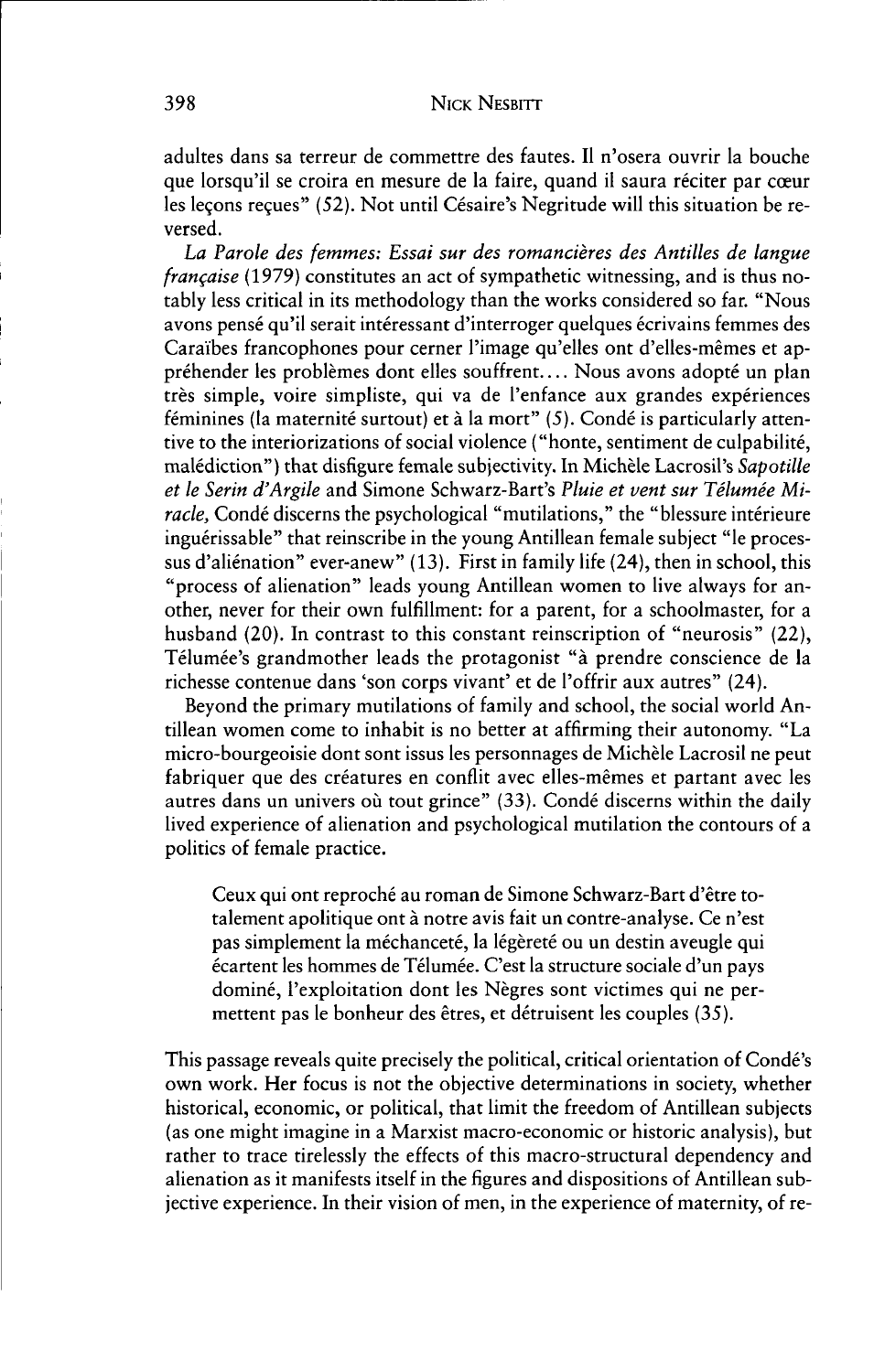ligion and the supernatural, of nature, Condé searches out in the traces of Antillean women's literature the forms of reification, what she echoes Césaire in calling "chosification" (63), in which women are reduced to mere objects and are never autonomous ends in themselves. In conclusion, Conde reaffirms her critical stance, refusing the facile and hollow recourse to "positive rolemodels" in favor of a call to an enlightened self-awareness that identifies freedom in the consciousness we cultivate of our own limitations and unfreedom.

On demande souvent à la littérature de tiers-monde de présenter des héros positifs.... Mais exiger des écrivains des héros positifs nous parait hautement dangereux. Cela conduit a un dirigisme littéraire où le slogan tiendrait lieu de pensée.... [Il faudrait] s'interroger sur le rôle de la critique, trop souvent concue comme une condamnation ou une approbation, s'appuyant uniquement sur des critères politiques. Tous ces romans féminins qui n'abordent pas les problemes politiques, qui ne font qu'effleurer certaines tensions, qui ne prétendent pas donner de leçons, n'en sont pas moins precieux pour la connaissance que nous pouvons avoir de nousmêmes (77).

This call to self-awareness is where Conde situates her political practice, recognizing that the practice of everyday life constitues the realm of the political in its smallest, often invisible forms.

Following these critical texts from the 1970s, Maryse Condé turned to fiction as the form most suited to reveal the violences she first described in these early studies. In a series of shorter essays from the 1980s and 90s, however, she returns to this earlier mode of cultural critique. Conde's essay "Unheard Voice: Suzanne Césaire and the Construct of a Caribbean Identity" (1998) might serve as an appendix to her earlier study of female writers of the French Caribbean. In this later essay, she draws attention to the under-appreciated work of Suzanne Césaire, whose short life in the shadows of her more-famous husband have left her a mere footnote in most studies of Antillean letters. Condé offers a forceful reappraisal of Césaire's importance, describing her as "one of the first intellectuals who tried to piece together the broken fragments of the Antillean identity and restore the shattered Caribbean history" (62). Condé points to Césaire as the inventor, theorist, and practitioner of a "literary cannibalism" that her husband would later describe in his well-known 1956 speech "Culture and Colonization."<sup>4</sup> For Condé as well as fellow Guadeloupean writer Daniel Maximin, Suzanne Césaire has become what Condé approvingly calls "a Caribbean icon" (63). Condé retraces Césaire's

<sup>4.</sup> It would perhaps be more accurate to describe Suzanne Césaire as the first to adapt this practice to Francophone culture, since the Brazilian modernist poet Oswald de Andrade had already borrowed the term from Francis Picabia to describe the cultural practices of New World Societies in his 1928 *Manifesto anthropofagico.*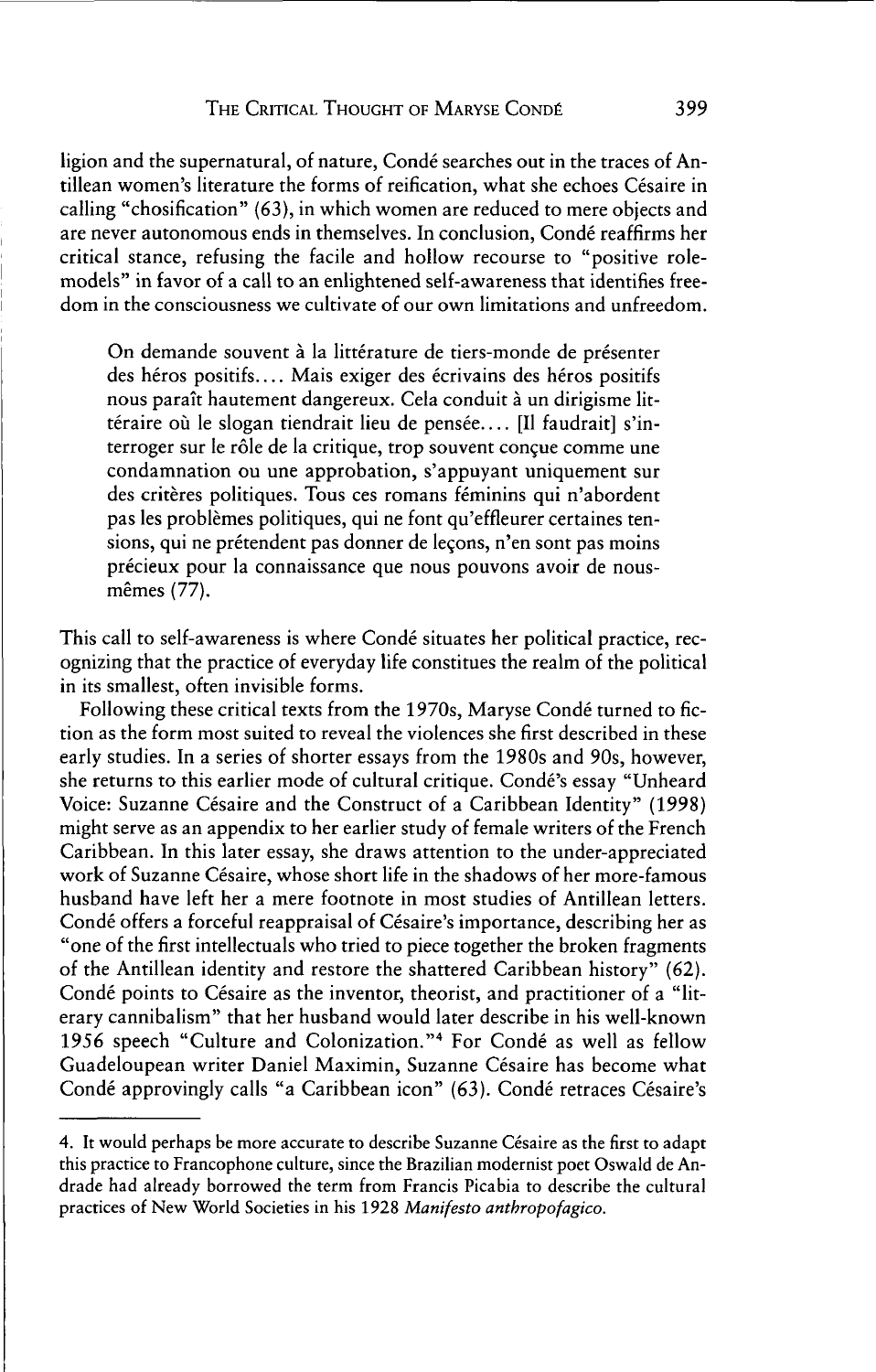literary trajectory through her articles in the wartime Martinican journal *Tropiques.* Césaire's statement, "La poésie martiniquaise sera cannibale ou ne sera pas" marks for Conde a reappropriation of a stigmatized label and a rebirth or "parthogenesis" of Antillean identity. Unlike her husband's Negritude, however, Martinican cultural cannibalism implies no stable identitarian black or African essence, nor does it imply a mere redirection of the destructive instrumental reason of European colonialism that would now become a tool for the liberation of the colonized. Rather, cultural cannibalism invokes a mode of relating to the world that refuses destructive confrontation. Unlike the actual ingestion of missionaries by the Brazilian Tupi Indians—what Oswald de Andrade called the "asorcao do *inimigo sacro*" (absorption of the sacred enemy)—cultural cannibalism renews rather than destroys the culture it absorbs and transforms. European and African cultures do not cease to exist when they are cannibalized in the New World. Instead, they extend their compass—revalued, transformed, and renewed in novel cultural contexts.

Condé proposes that the failure to recognize the importance of Suzanne Césaire's contributions to Antillean letters reveals a reactionary, phallocratic dismissal of her independence of mind (64). "Fifty years before these contemporary theoreticians [Glissant and the authors of Créolité], Suzanne Césaire rejects the binary opposition of black/white that impedes the multiculturalism of the Carribean" (65). Unlike those critics who share her concern for Caribbean unity, Suazanne Césaire founds her understanding of this world upon a "deep concern for the sociopolitical realities which are a legacy of the plantation system" (65). Condé extends this critique of Créolité as a mere aestheticization of Antillean reality in her article, "On the Apparent Carnivalization of Literature from the French Caribbean." Here, Conde links Mikhail Bakhtin's theory of a "carnival sense of the world" to the French Caribbean literature of the Martinican Creolists (cited by Conde, 91). Beyond the mere presence of the Caribbean carnival as thematic setting for much of this literature, Conde underscores the celebration of a graphic sexuality and sensuality particular to the work of Raphael Confiant. Confiant and Chamoiseau rely upon a language of "verbal extravagance and outrageousness" (95). Beyond the mere titillation of such language and the breaking of superficial taboos, Condé wonders whether

this extravagance, this tumultuous representation of Antillean sexuality with added spice of Creole satisf[ies] a need—that of the [French] Other? He is the one transported to an exotic locale. It is through his eyes that Antillean sexuality becomes mouth-watering, burlesque, almost folksy. In my opinion we would be wrong to consider the writing in these texts as the transgression of colonial taboos or the edification of a universe refusing norms and routine. On the contrary, they flatter the taste for the diverse, for the different exhibited in French culture (96).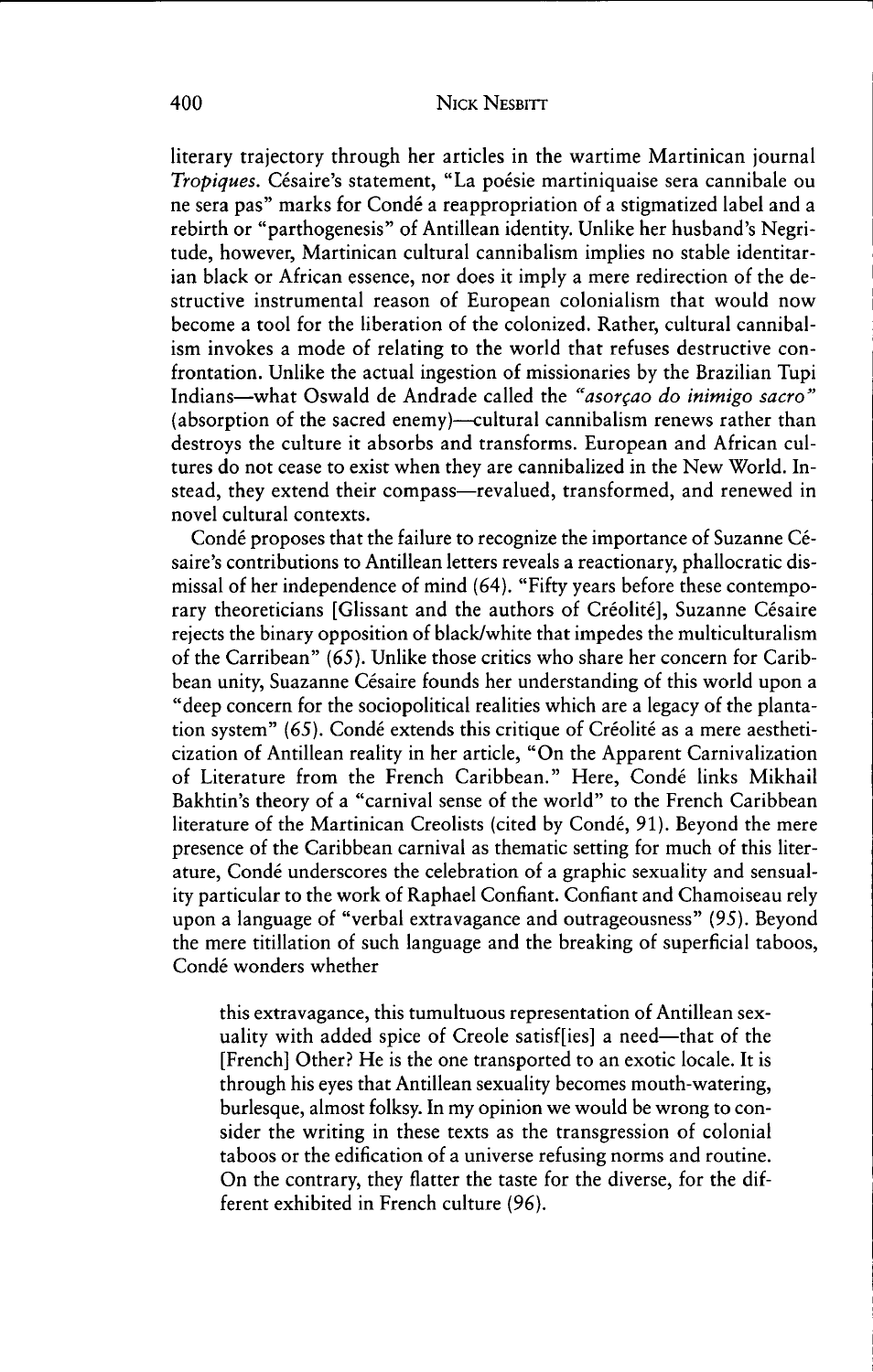Conde's critical view would deflate the self-aggrandizing will to transgress all taboos on the part of Confiant and Chamoiseau as a mere pandering to a global, and more specifically French desire to consume the Antillean Other as eroticized object. "What is behind the apparent carnivalization of this literature? What is behind the riot of words, the exaggeration of images, their total gratuitousness?" Conde asks in conclusion. In the era of globalization, of Maastricht, when the independence movement in Guadeloupe has become a forgotten dream, the writers of Créolité, she responds, are merely the mouthpieces of the bad conscience of the *rendez-vous manques* of the last century, from Negritude to decolonization, independence, and autonomy. Instead of a literature that would more truly describe the contemporary "creole" reality of social displacement, the post-BUMIDOM blues, and economic and atavistic racial resentment, $<sup>5</sup>$  this Creolist bad conscience hides itself behind mere ver-</sup> bal acrobatics, instead pursuing and justifying dogmatically the aestheticization and depoliticization of Antillean culture. "Deep down the writer is conscious that the intellectuals have failed their mission. So what is left? The pyrotechnics of the text" (97).

The most substantial of these recent articles is perhaps Conde's 1994 text "Pan-Africanism, Feminism, and Culture." In this 1988 talk, Conde revisits many of the themes of her earlier studies, placing particular emphasis on the categories of consciousness and production. The essay looks back upon the hopes and aspirations that she shared with other activists in the 1960s, hopes that pointed toward the trans-national unity of African Diasporic cultures. This was understood to be a unity not merely of biology and history, but one that was, it was thought, becoming a lived reality in the consciousness of those involved in the fight for decolonization and social justice. Conde begins by telling two stories. The first recounts the travails of the Popular Movement for the Independence of Guadeloupe, whose leaders were arrested and sentenced to thirty years in prison by French authorities. Conde recalls her participation in public demonstrations at the time, when banners linked the movement's leader Luc Reinette with the plight of Nelson Mandela (56). The problem of universal justice became particularly pressing for Conde not merely in the global fight against the South African Apartheid regime, but because the failure of the French public to recognize the relevance of this fight to the situation in Guadeloupe underscored an ambiguity within the fight for social justice itself. "Was the life of one man not equal to the life of another? Were Luc Reinette and Nelson Mandela not fighting injustice and oppression?" (56). Condé came to understand that the fight against neocolonialism was itself riven by contradictions that mirrored the overarching tendency to discount the plight of South Africans by the West. The deceptions and contradictions of Pan-Africanism thus extended into the innermost workings of the movement itself, making impossible any unitary front in the face of neocolonial injustice.

<sup>5.</sup> See Conde's article "Penser nos verites," in Conde, *Parole.*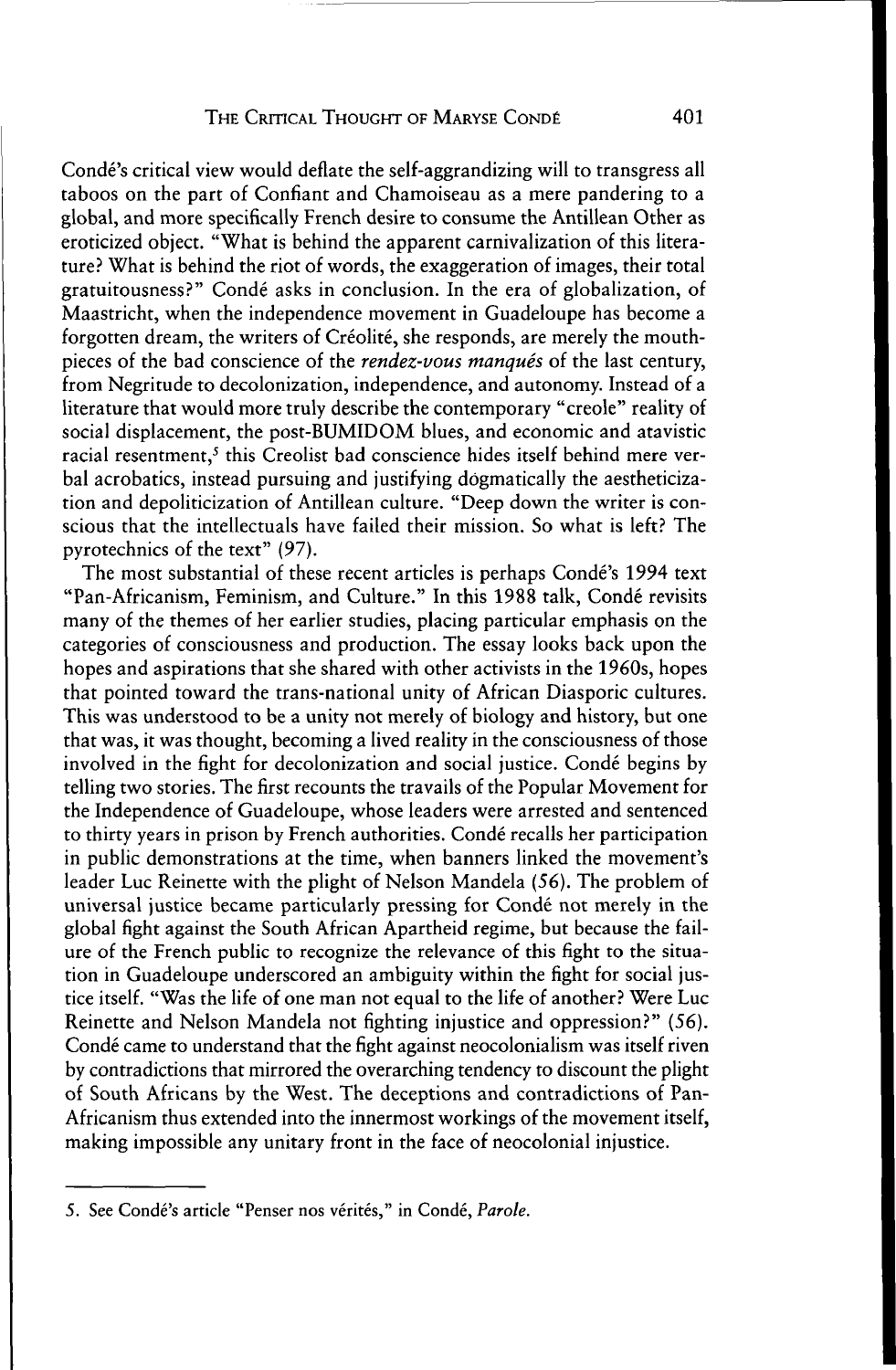#### 402 NICK NESBITT

In a second anecdote, Conde describes her attempt to foster a consciousness of Caribbean unity in the face of the phght of migrant Haitian laborers in Guadeloupe. Conde's book for children *Haiti cherie* (1988) constituted an attempt on her part to express to Guadeloupean children the plight of these Haitians who occupied the lowest rungs of their social world, despised and violated. Condé understands the book as a form of ideological critique, in which young Guadeloupeans might be led to question the racist prejudice and economic exploitation of Haitians in the contemporary Guadeloupe of their parents' generation. In her conclusion, Conde places these anecdotal works in the context of the failed aspirations of 1960s Pan-Africanism.<sup>6</sup> While her own hopes for a decolonized world of autonomous black subjects were shattered following her experience living in Sekou Toure's Guinea and post-Nkhrumah Ghana, Conde is nonetheless astounded at the degree of ignorance of African realities she observes in her fellow Guadeloupeans.<sup>7</sup> In this forum, she briefly abandons her critical stance, and we are suddenly allowed to witness the hidden idealism of a 1960s radical utopianist, a faith that lies hidden behind the corrosive force, and even cynicism, of her unrelenting critique: "When I try to explain the African independence movements of the 1960s, or speak of the magic of leaders like Sékou Touré or Kwame Nkrumah, [Guadeloupeans of today] simply do not understand. For them Sékou Touré was just another dictator who died in his bed. They do not even think about Africa" (59). Such an admission discloses the foundation of Conde's critical project to reveal the magical belief structure of Antillean and Pan-African ideology: she was herself once a subject of its magical incantations, she has known their spells most intimately. Her critical writing feeds upon the pain of such shattered hopes. "We were led to believe that Africa was an ideal home. When we discovered it was not, we suffered" (60).

In response to the shattered Utopianism of the Decolonization movement, Maryse Conde's critical thought refuses to place hope in a transcendent beyond of disahenated subjectivity and noncoercive decolonized societies. Instead, her turn to critique constitutes a dissection of the actual world as the lived experiences of dependency, alienation, and suffering. What she finds in her examination of this world, of her world, is the radical disappearance of autonomous production. "The younger generation [in Guadeloupe have] become consumers rather than producers" (63). The critical thought of Maryse Condé is enunciated imminently, from within the experience of this neocolonial alienation and vitiation of productive forces that she has lived through. As she put the matter in her memoir *Le Coeur a rire et a pleurer,* "I was 'Black skin/White mask,' it was for me that Frantz Fanon was going to write his

<sup>6.</sup> The talk itself was originally given at a conference on Pan-Africanism in Claremont, California.

<sup>7.</sup> See Conde's reflections on this period in her life in Pfaff, 18-33.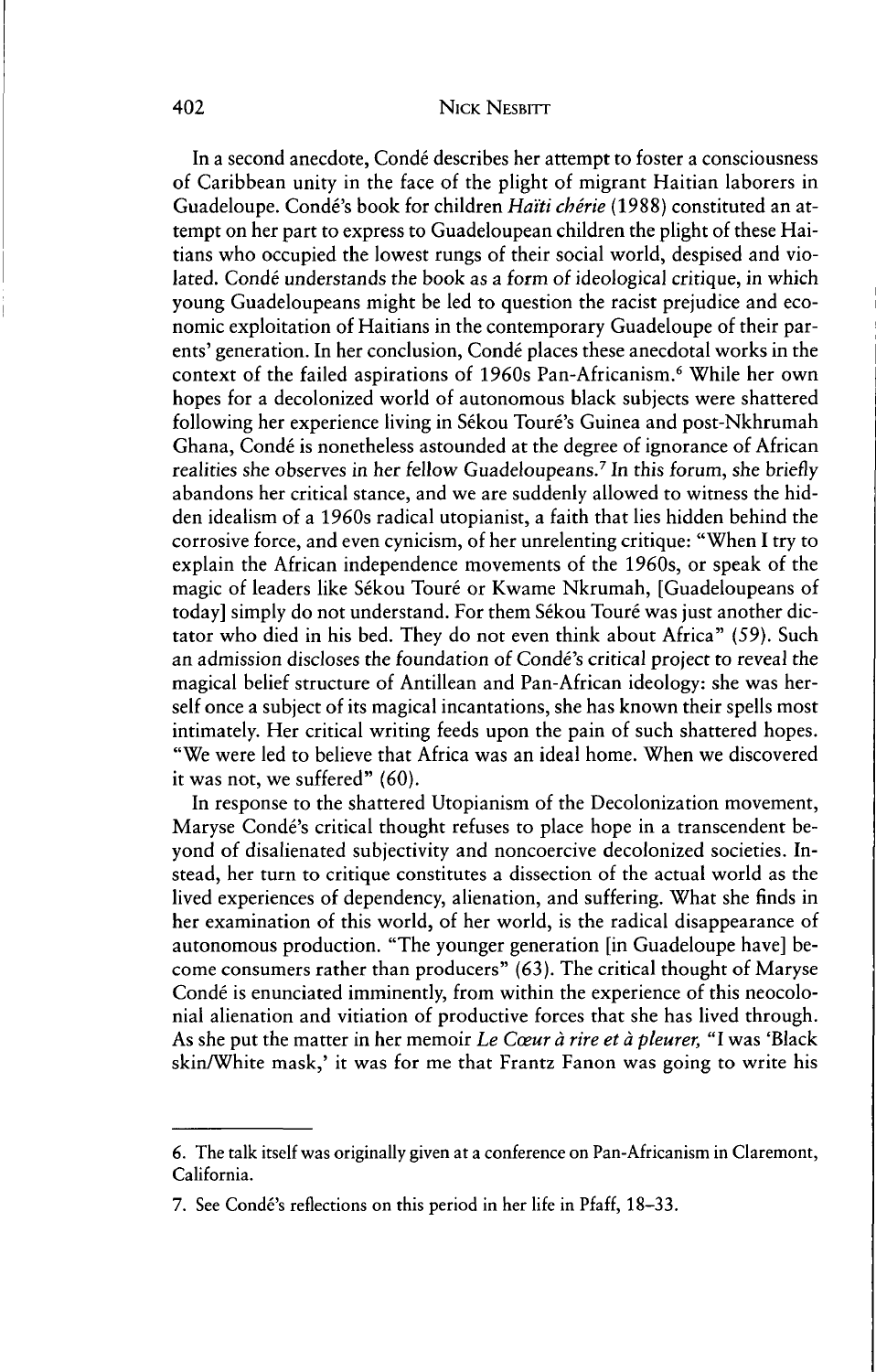book" (102). Following the bitter deception and the shattered hopes of the 1960s, Conde's critical imperative is to describe in its every hidden detail the forces that prevent the dream of decolonization and autonomy from becoming a reality. She does this not by depicting that u-topic, nonexistent world, but rather by discerning in the minutiae of the alienated life-experiences of the subjects she depicts, the outlines of an immanent, future possibility cast today in negative form. In so doing, by refusing all utopianism, and yet constantly producing work after critical work, Conde stands as the subjective, limited refusal of a contemporary capitulation of all autonomous productive forces. "I must show them [the younger generation, and women in particular] that writing is not something useless, but rather that it is full of creativity" (63). In redirecting her vision from the utopian ideal of global decolonization to the micropolitics of daily lived experience in the French Caribbean and African Diaspora, the critical thought of Maryse Conde rescues the traces of an autonomous, decolonized subjectivity and politics that lie not in any utopian beyond, but rather in the insight we gain into our own modes of subjection to violence in a neocolonial, paternalist, consumerist society.

*Cornell University*

### **Works Cited**

- Andrade, Oswald de. "Manifesto Anthropofagico." *Revista de anthropfagia.* 1:1. Sao Paulo, 1928.
- Breton, André. "Un grand poète noir." Cahier d'un retour au pays natal. Paris, Dakar: Présence Africaine, 1983. 77-87.
- Cesaire, Aime. *La Poesie.* Paris: Editions du Seuil, 1994.
- Conde, Maryse. *Cahier d'un retour au pays natal: Cesaire.* Collection *Profil d'une ceuvre* no. 63. Paris: Hatier, 1978.
	- . "Chercher nos verites." *Penser la creolite.* Ed. Maryse Conde and Madeleine Cottenet-Hage. Paris: Karthala, 1995. 305-311.
	- . *La Civilisation du bossale: Reflexions sur la litterature orale de la Guadeloupe et de la Martinique.* Paris: L'Harmattan, 1977.
- . *Le Coeur a rire et a pleurer: Contes vrais de mon enfance.* Paris: Robert Laffont: 1999.
- . *Le Roman antillais.* Paris: Fernand Nathan, 1977.
- . *La Poesie antillaise.* Paris: Fernand Nathan, 1977.
	- . *La Parole des femmes: essai sur des romanderes des Antilles de langue frangaise.* Paris: L'Harmattan, 1979.
		- . "On the Apparent Carnivalization of Literature from the French Caribbean." *Representations of Blackness and the Performance of Identi-*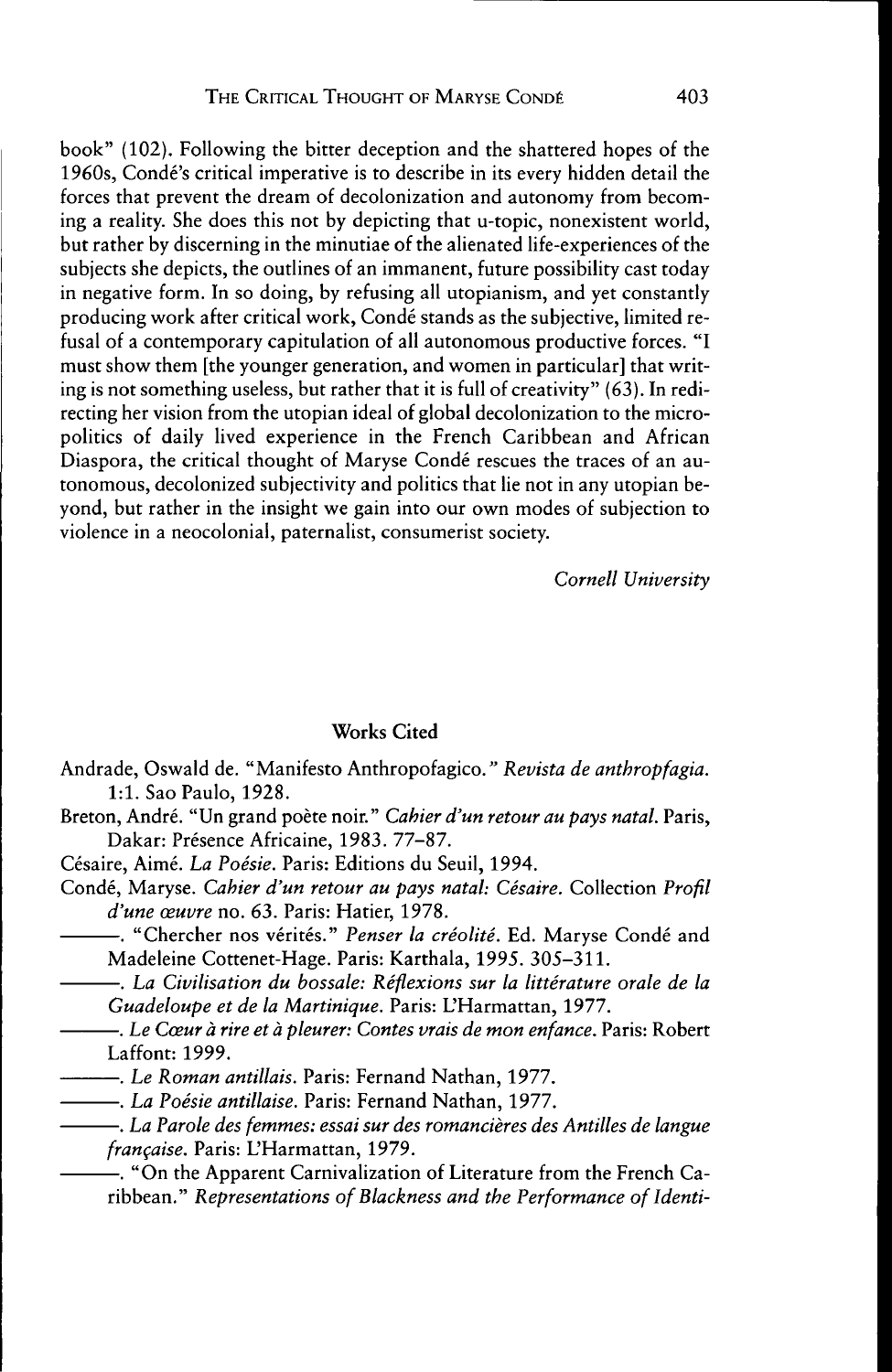*ties.* Ed. Jean Muteba Rahier. Westport: Bergin and Garvey, 1999. 91-97. . "Pan-Africanism, Feminism, and Culture." *Imagining Home: Class, Culture, and Nationalism in the African Diaspora.* New York: Verso, 1994.55-65.

. "Order, Disorder, Freedom, and the West Indian Writer." *Yale French Studies 2.83* (1992): 121-136.

-. "Unheard Voice: Suzanne Césaire and the Construct of Caribbean Identity." *Winds of Change: The Transforming Voices of Caribbean Women Writers and Scholars.* Ed. Adele S. Newson and Linda Strong-Leek. New York: Peter Lang, 1998. 61-66.

Pfaff, Fran^oise. *Entretiens avec Maryse Conde.* Paris: Karthala, *1993.*